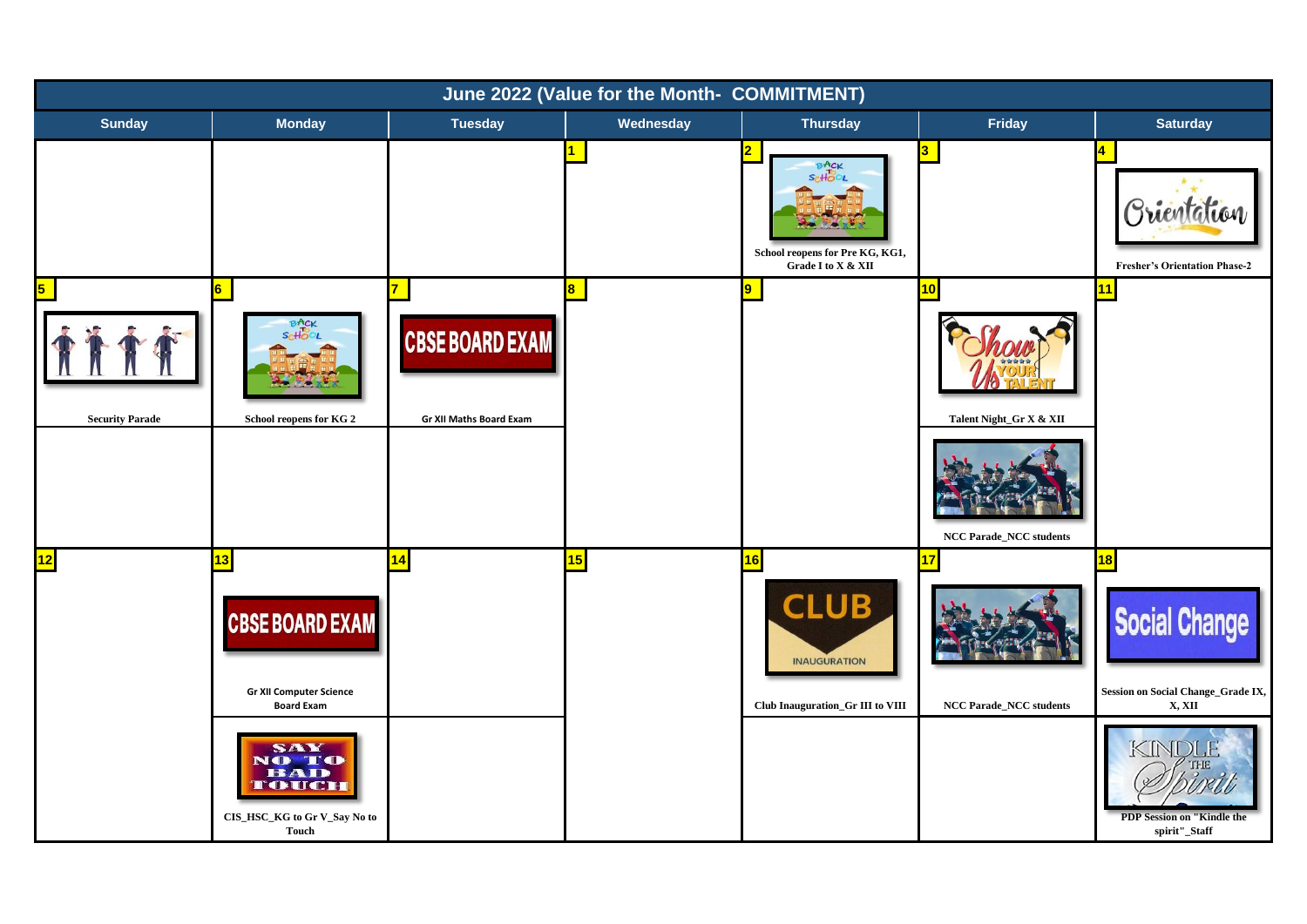|                 | $\operatorname{NCC}$ Parade_NCC students |                                           |                                |                                |                                                                                                   |                                                                                |
|-----------------|------------------------------------------|-------------------------------------------|--------------------------------|--------------------------------|---------------------------------------------------------------------------------------------------|--------------------------------------------------------------------------------|
| $\overline{19}$ | 20                                       | 21                                        | 22                             | 23                             |                                                                                                   | 25                                                                             |
|                 |                                          | <b>EST</b>                                |                                |                                |                                                                                                   |                                                                                |
|                 | Monthly Test-1_Gr I to X & XII           | Monthly Test-1_Gr I to X & XII            | Monthly Test-1_Gr I to X & XII | Monthly Test-1_Gr I to X & XII | Monthly Test-1_Gr IV to X & XII                                                                   | Monthly Test-1_Gr X & XII                                                      |
|                 |                                          | NERNATIONAL<br>DAY                        |                                |                                | Digital<br>Access                                                                                 |                                                                                |
|                 | NCC Parade_NCC students                  | <b>International YOGA Day Celebration</b> | Deep Cleaning Day 1            | Deep Cleaning Day 2            | CIS_DCC_Gr I & Gr II_Digital<br>$\bold{Access}$                                                   | Activity_Gr III to Gr X & XII_Circle<br>Time                                   |
|                 |                                          |                                           |                                |                                | Activities<br>$\omega$<br>$\blacksquare$<br>Activity_Gr I & Gr II_Fun day (No<br><b>Bag Day</b> ) | Deep Cleaning Day 4                                                            |
|                 |                                          |                                           |                                |                                |                                                                                                   | <b>DD, SAVE LIFE!</b><br>OD DONATION<br><b>CIS_HSC_Community Service_Blood</b> |
|                 |                                          |                                           |                                |                                | $\operatorname{NCC}$ Parade_NCC students<br>$\blacksquare$<br>Deep Cleaning Day 3                 | <b>Donation Camp</b>                                                           |